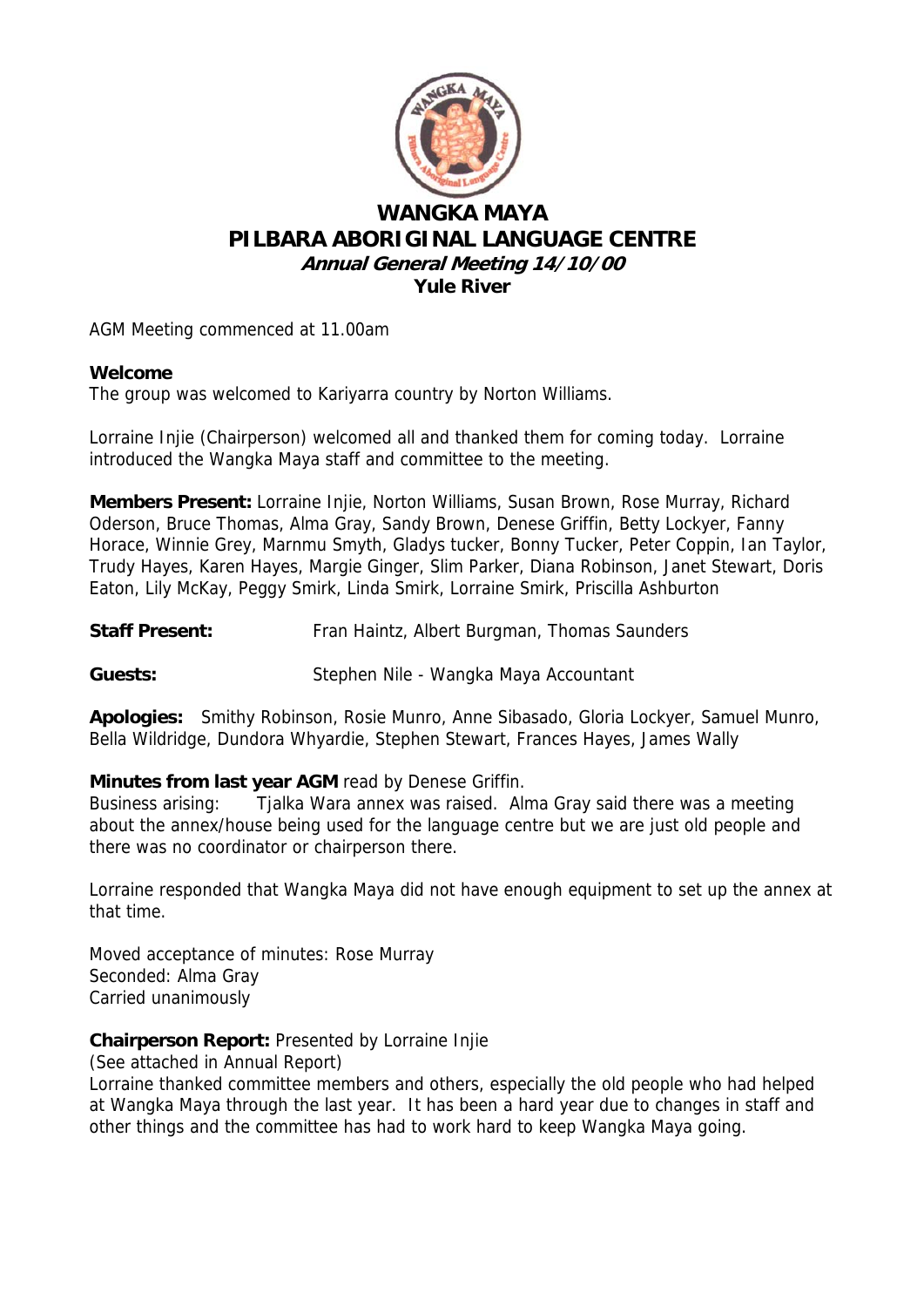Lorraine gave an overview of Wangka Maya's activities and history for the people at the meeting who had not been involved before. Before whiteman came there were over 30 languages in the Pilbara and more than 15,000 people. There are now only 5000 people. Some of the languages we have now only have five speakers, such as Putijara. For languages to survive they need a vocabulary of 10000 words. There are three Pilbara languages with over 500 speakers. Lorraine emphasised that land is nothing without language.

**Annual Report:** Read by Rose Murray (See attached) Moved to accept the Annual Report: Bruce Thomas Seconded: Alma Gray Carried unanimously

**Audit Report**: Presented by Stephen Nile

(See attached)

Made the point that Wangka Maya is working hard to improve the financial systems and has done well not to over spend the money they are given.

Peter Coppin talked about the trouble money has caused for the Aboriginal people. People need to learn that money is not so important and cannot expect to be given money from everywhere, like Wangka Maya.

Lorraine welcomed members to visit the Wangka Maya offices if they are worried about the money side of the centre.

Lorraine also stated that the government gives money only for projects, not for individual people who were stolen. If they gave money to individuals it will mean they are acknowledging that the wrong thing happened and then they would have to say sorry.

Moved to accept Audit Report: Betty Lockyer Seconded: Bruce Thomas Carried unanimously

#### **Auditor for next year**

A motion retain the same auditor for next year was put to the meeting and explained by Fran Haintz, who suggested it was better for the organisation to have consistency. Each year we can work towards improving our systems not starting again as is the case with different auditors every year.

Moved acceptance of Stephen Nile & Associates as auditor for next year: Marnmu Smyth Seconded Rose Murray Carried unanimously

### **Election of Office Bearers**

All positions were declared vacant and Fran Haintz conducted the meeting for the elections.

#### **Chairperson**

Nominations for Chairperson - Lorraine Injie by Slim Parker Lorraine, accepted elected unanimously.